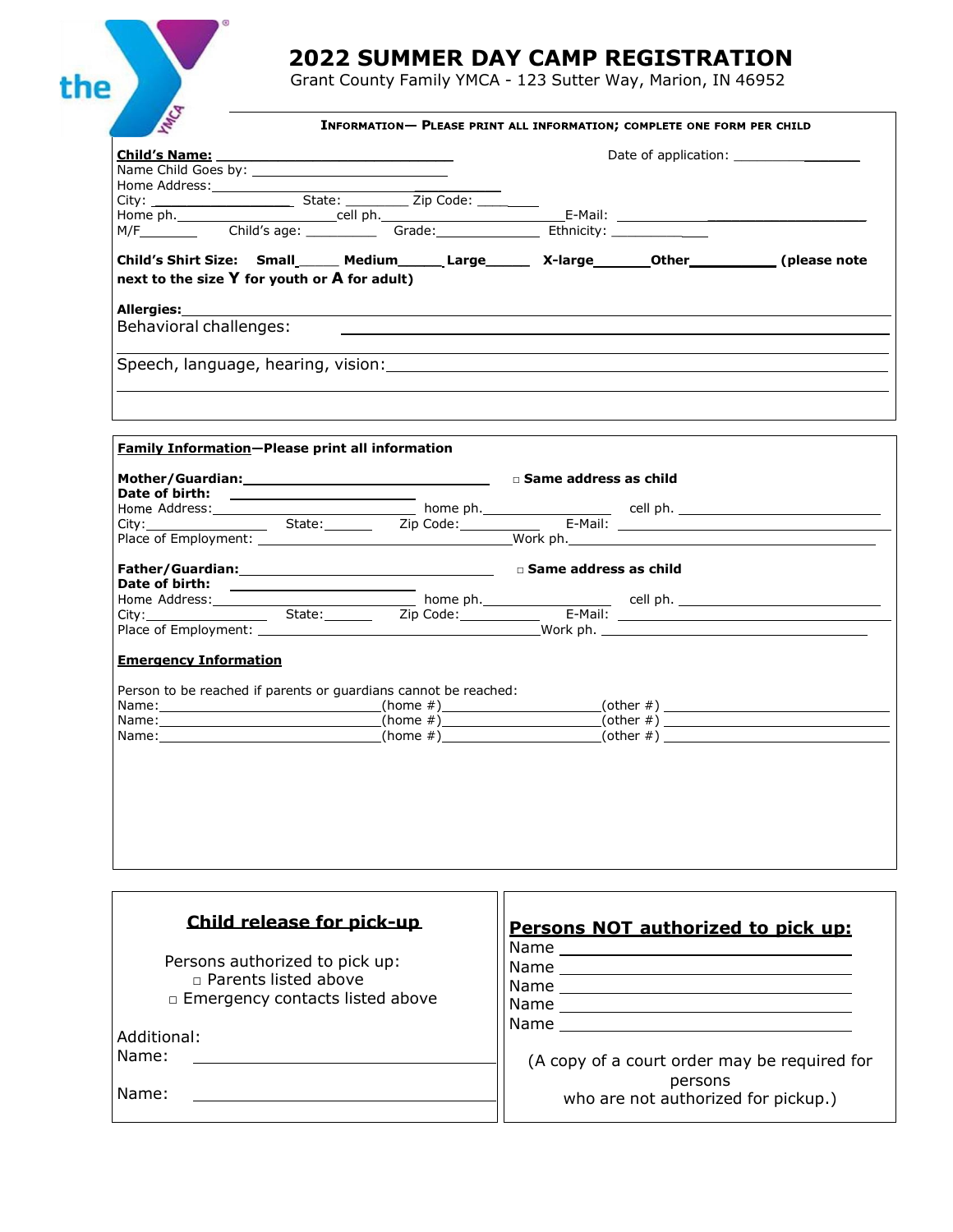| YMCA OF GRANT COUNTY EMERGENCY INFORMATION, WAIVER, AND MEDICAL AUTHORIZATION                                                                                                                                                                                                                                                                                                                                                                                                                                                                                                                                                   |                      |       |                                                                                                                                                                                                                                     |
|---------------------------------------------------------------------------------------------------------------------------------------------------------------------------------------------------------------------------------------------------------------------------------------------------------------------------------------------------------------------------------------------------------------------------------------------------------------------------------------------------------------------------------------------------------------------------------------------------------------------------------|----------------------|-------|-------------------------------------------------------------------------------------------------------------------------------------------------------------------------------------------------------------------------------------|
|                                                                                                                                                                                                                                                                                                                                                                                                                                                                                                                                                                                                                                 |                      |       |                                                                                                                                                                                                                                     |
| Child's Information: Complete one form for each child.                                                                                                                                                                                                                                                                                                                                                                                                                                                                                                                                                                          |                      |       |                                                                                                                                                                                                                                     |
|                                                                                                                                                                                                                                                                                                                                                                                                                                                                                                                                                                                                                                 |                      |       | Age: ___________                                                                                                                                                                                                                    |
|                                                                                                                                                                                                                                                                                                                                                                                                                                                                                                                                                                                                                                 |                      |       |                                                                                                                                                                                                                                     |
| Are immunizations current?                                                                                                                                                                                                                                                                                                                                                                                                                                                                                                                                                                                                      | D N O D Yes          |       |                                                                                                                                                                                                                                     |
| Has the child been hospitalized or had operations, serious injuries, fractures, etc. in the past five years?                                                                                                                                                                                                                                                                                                                                                                                                                                                                                                                    | □ No □ Yes           |       |                                                                                                                                                                                                                                     |
| Does he/she have any disability, special needs, chronic or recurring illness or conditions?                                                                                                                                                                                                                                                                                                                                                                                                                                                                                                                                     | □ No □ Yes           |       |                                                                                                                                                                                                                                     |
| Does he/she have any physical problems, mental health disorders, or developmental disabilities?                                                                                                                                                                                                                                                                                                                                                                                                                                                                                                                                 | $\Box$ No $\Box$ Yes |       |                                                                                                                                                                                                                                     |
| If your child requires medication during camp hours, please fill out a medication release form.                                                                                                                                                                                                                                                                                                                                                                                                                                                                                                                                 |                      |       |                                                                                                                                                                                                                                     |
| If you answered YES to any of the question above, please give details: _____________________________                                                                                                                                                                                                                                                                                                                                                                                                                                                                                                                            |                      |       |                                                                                                                                                                                                                                     |
|                                                                                                                                                                                                                                                                                                                                                                                                                                                                                                                                                                                                                                 |                      |       |                                                                                                                                                                                                                                     |
|                                                                                                                                                                                                                                                                                                                                                                                                                                                                                                                                                                                                                                 |                      |       |                                                                                                                                                                                                                                     |
| <b>Health Information:</b>                                                                                                                                                                                                                                                                                                                                                                                                                                                                                                                                                                                                      |                      |       |                                                                                                                                                                                                                                     |
|                                                                                                                                                                                                                                                                                                                                                                                                                                                                                                                                                                                                                                 |                      |       |                                                                                                                                                                                                                                     |
| <b>Initial Emergency Contact:</b><br>If the initial emergency contact cannot be reached, we will attempt to reach:                                                                                                                                                                                                                                                                                                                                                                                                                                                                                                              |                      |       | <b>Phone:</b> the contract of the contract of the contract of the contract of the contract of the contract of the contract of the contract of the contract of the contract of the contract of the contract of the contract of the c |
|                                                                                                                                                                                                                                                                                                                                                                                                                                                                                                                                                                                                                                 |                      |       |                                                                                                                                                                                                                                     |
| Name: Name: Name: Name: Name: Name: Name: Name: Name: Name: Name: Name: Name: Name: Name: Name: Name: Name: Na<br>Name: Thomas Relationship: Thomas Phone: Thomas Phone: Thomas Phone: Thomas Phone: Thomas Phone: Thomas Phone:                                                                                                                                                                                                                                                                                                                                                                                                |                      |       |                                                                                                                                                                                                                                     |
|                                                                                                                                                                                                                                                                                                                                                                                                                                                                                                                                                                                                                                 |                      |       |                                                                                                                                                                                                                                     |
| <b>Parent/Guardian Authorization:</b><br>I certify that in advance of participation in YMCA programs, I have received any and all information which I deem necessary<br>or important in making an informed choice regarding my child/ward's participation in such activity or program. I<br>acknowledge the risks inherent in my child's participation in activities. In consideration of the Grant County Family YMCA<br>allowing my child/ward to participate in such activity or program, I hereby voluntarily agree to assume all risks of his/her<br>participation in such program or activity.                            |                      |       |                                                                                                                                                                                                                                     |
| IN EXCHANGE FOR ALLOWING MY CHILD TO PARTICIPATE IN YMCA PROGRAMS AND SERVICES, I HEREBY RELEASE AND<br>HOLD HARMLESS the YMCA, its employees, officers, directors and volunteers, from any loss, liability, claim of bodily injury<br>or death or property damage, or costs which may arise due to my use of the YMCA's facilities and my child's participation<br>in YMCA programs, including claims arising out of negligence of the YMCA and its employees and volunteers. The use of all<br>YMCA facilities shall be undertaken at the undersigned's own risk. This agreement shall be governed by the laws of<br>Indiana. |                      |       |                                                                                                                                                                                                                                     |
| <b>Authorization of Treatment:</b><br>authorized YMCA Staff for my child, if necessary. I also release and hold harmless the YMCA Summer Day Camp staff<br>and Grant County YMCA from any liabilities or claims arising from medical care provided.                                                                                                                                                                                                                                                                                                                                                                             |                      |       |                                                                                                                                                                                                                                     |
| <b>Acknowledgement of Policies and Guidelines:</b><br>By signing below, I acknowledge that I have read the above information, and that I understand the policies of the pro-<br>gram and I agree to abide by them. Should I have any questions or concerns, I will contact the Director of Youth<br>Development. I understand that the staff makes every effort to provide a quality program, but additionally it is important<br>that participants and parents follow all rules, guidelines and procedures in order for the program to be a successful<br>experience for all.                                                  |                      |       |                                                                                                                                                                                                                                     |
|                                                                                                                                                                                                                                                                                                                                                                                                                                                                                                                                                                                                                                 |                      | Date: |                                                                                                                                                                                                                                     |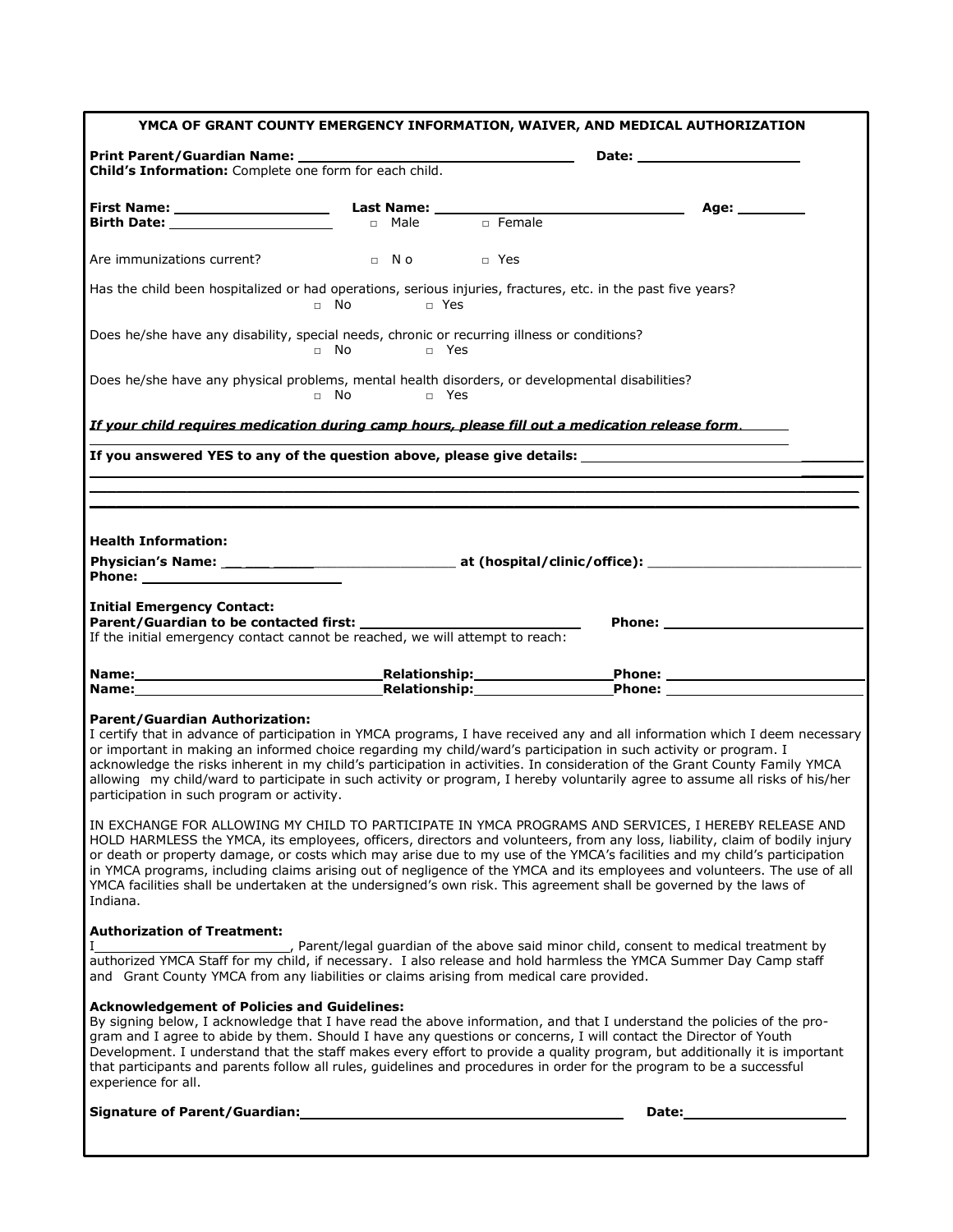# **Sunscreen & Bug Spray Permission Form**

| Parent Signature |  |
|------------------|--|
|                  |  |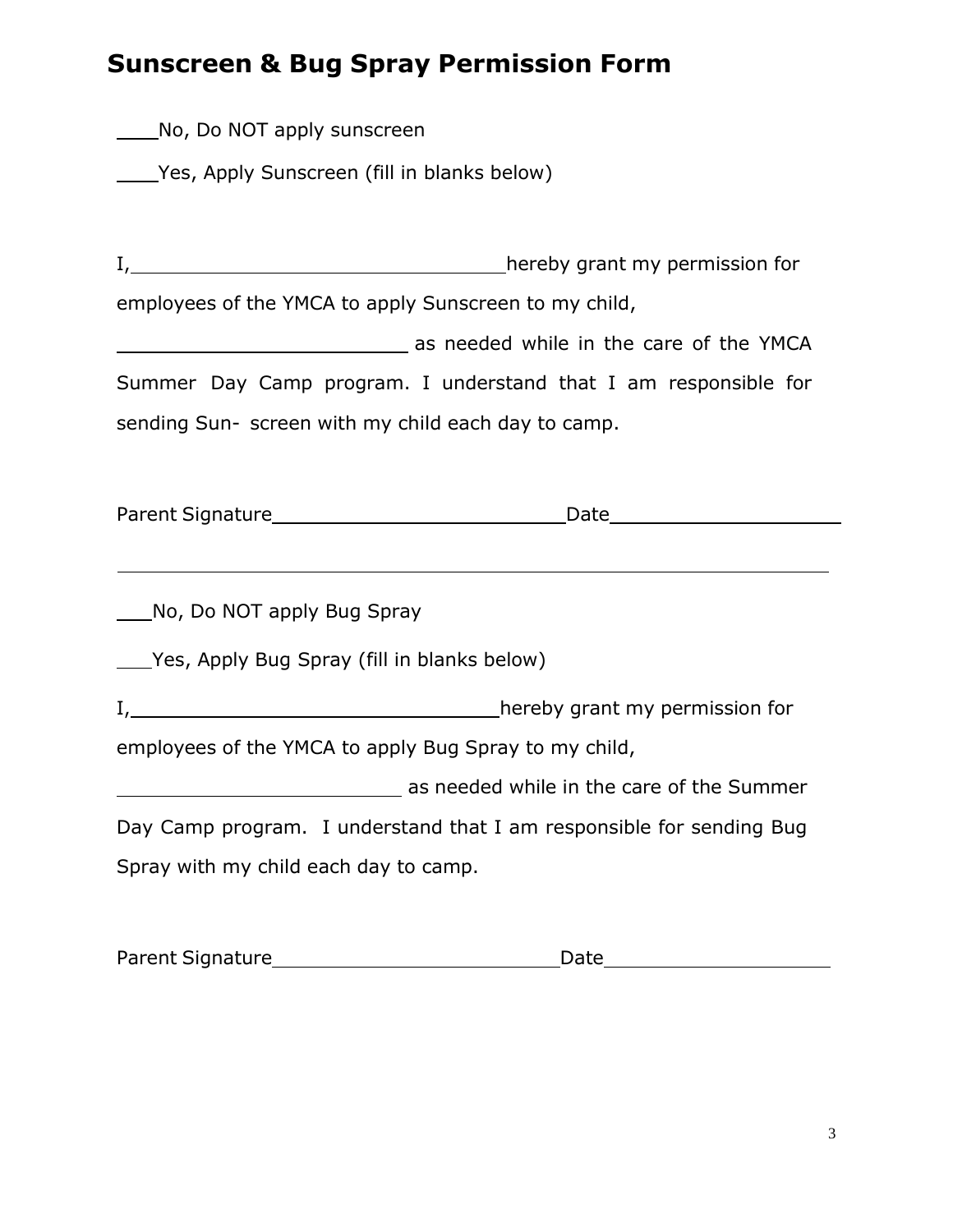#### **TRANSPORTATION AGREEMENT**

By registering for the YMCA Summer Day Camp program, I give permission for my child to be transported by the YMCA on a daily basis. Transportation includes to and from the park, field trips, and to participate in community service projects. I understand that I will be informed of field trips and community service projects in detail prior to the event. I understand that I also give permission for my child to take walking field trips with their counselor when weather is permitted.

CHILD NAME: \_\_\_\_\_\_\_\_\_\_

PARENT'S NAME:  $\blacksquare$ 

DATE:

#### **Photo Release Policy**

By registering for the YMCA Summer Day Camp program, I acknowledge that I am giving the Grant County Family YMCA permission to take and publish photos on our website, social media, brochures and/or newsletters of my child. The photos will be used to aid visitors to help them get a visual depiction of the Summer Day Camp program experience. I stipulate by signing below that the photos not be identified in any way with personal information other than first names.

I understand and acknowledge this photo release policy.

CHILD'S NAME: **Example 2018** 

PARENT'S NAME: **Example 20** 

| <b>DATE</b><br>. . |  |
|--------------------|--|
|                    |  |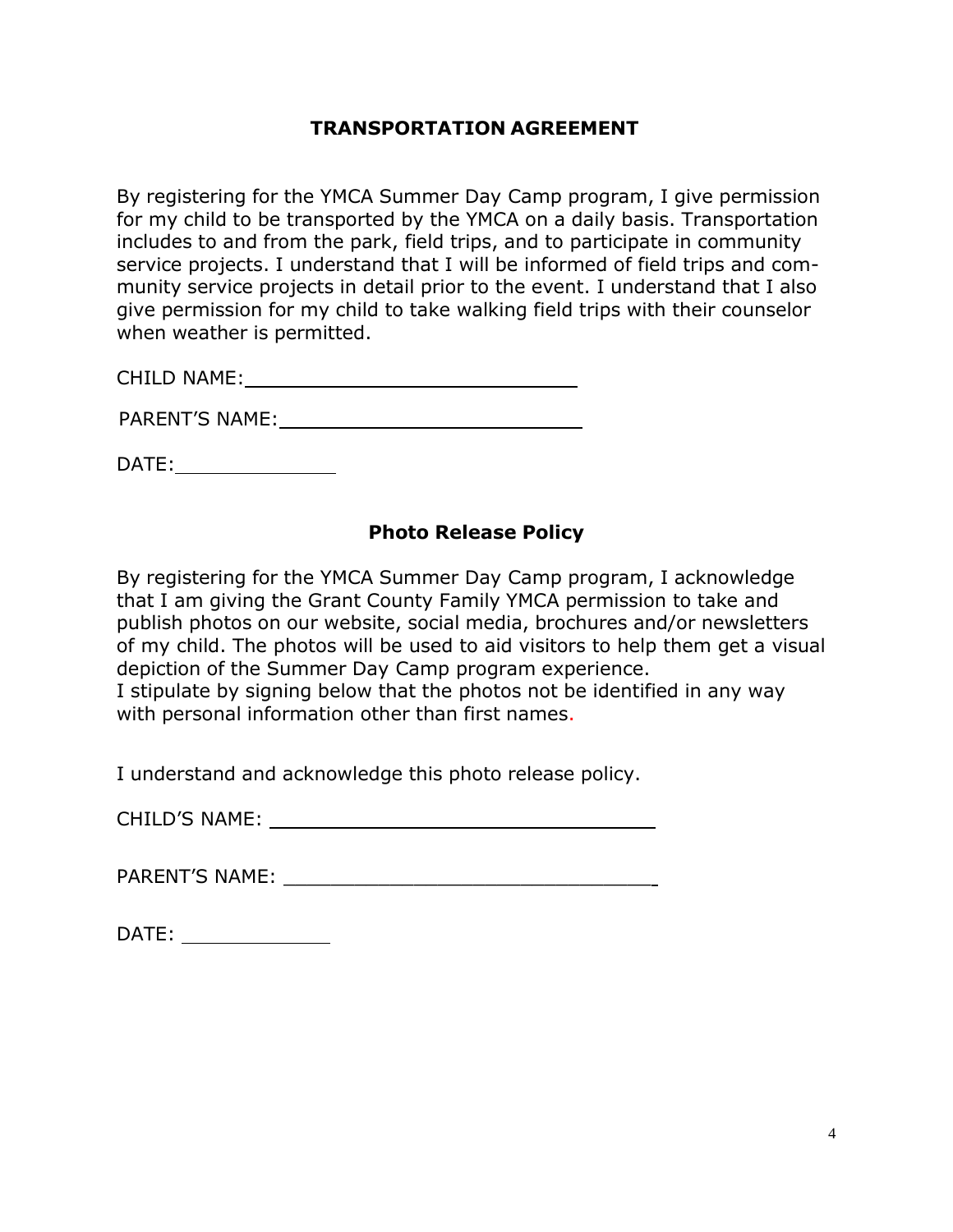

#### **PHOTO AND VIDEO/AUDIO RECORDING RELEASE**

I am 18 years of age or older and, if not, my Mother/Father/Legal Guardian has also signed below.

For my participation in activities to be conducted by the National Council of Young Men's Christian Associations of the United States of America (YMCA of the USA) , I hereby give my permission and consent, now and for all time, to YMCA of the USA and collaborating third parties to make, reproduce, edit, broadcast or rebroadcast any video film, footage, sound track recordings and photo reproductions of me and/or my narrative account of my experience within said activities, for publication, display, sale or exhibition thereof in promotions, advertising, education and legitimate business uses without any compensation to, and/or claim, by me. I may, or may not be, identified in such reproductions; however, I shall not be stated by name to have endorsed any particular commercial products or commercial services.

I further agree to the following:

- Any video film, footage, sound track recordings, and photo reproductions of me and/or my narrative account of my experience during said activities, I authorize, according to this Release, shall belong to YMCA of the USA and collaborating third parties. Therefore, they will have full right of disposition of any video film, footage, soundtrack recordings and photo reproductions of me and/or my narrative account of my experience within said activities.
- Any video film, footage, sound track recordings and photo reproductions of me and/or my narrative account of my experience within said activities will not be subject to any obligation of confidentiality and may be shared with and used by YMCA of the USA and collaborating third parties.
- YMCA of the USA and collaborating third parties collaborating shall not be liable for any use or disclosure to a third party of any video film, footage, soundtrack recordings and photo reproductions of me and/or my narrative account of my experience; and
- YMCA of the USA and collaborating third parties shall exclusively own all known or later existing rights to worldwide and shall be entitled to the unrestricted use any video film, footage, soundtrack recordings and photo reproductions of me and/or my narrative account of my experience for any purpose without compensation to me.

I agree that my consent and this release are irrevocable. I hereby release and discharge YMCA of the USA and collaborating third parties from any and all claims in connection with the uses and reproductions, any video film, footage, sound track recordings and photo reproductions of me and/or my narrative account of my experience as described herein.

| Signature: _  | Date: |
|---------------|-------|
| Printed Name: | Age:  |
| Address:      |       |
|               |       |

| I am the Mother/Father/Legal Guardian of (            | ) For the consideration contained herein, I hereby |
|-------------------------------------------------------|----------------------------------------------------|
| consent to the foregoing on behalf of my minor child. |                                                    |
| Signature of Mother/Father/Legal Guardian:            |                                                    |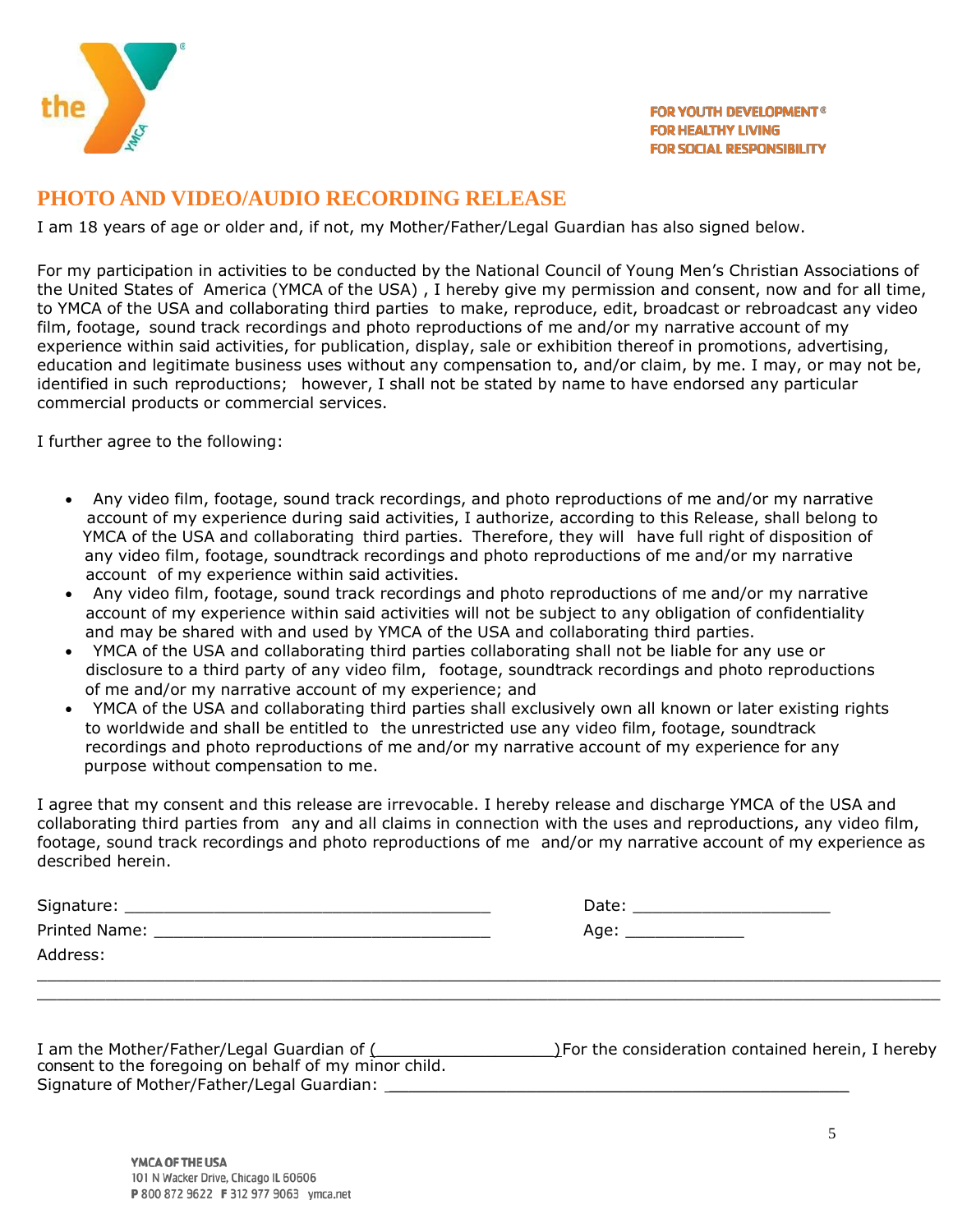### **SESSIONS**

We have 60 spots available for our 2022 Summer Day Camp program. 10 spots for our Preschool, 50 spots for our Kindergarten through age 12. Our Summer Day Camp Programs are offered to children 4-5 yrs. old who have completed 1 year of preschool in one of our 4 school systems in Grant County and children 5 years who have completed Kindergarten through 12 years of age. We will have 9 Camp sessions this summer. Registration and Deposits for all 9 sessions will end on June 1, 2022.

Please circle all sessions you want your child to attend.

- Session 1: June 6-10: Passport to Fun
- Session 2: June 13-17: Garden Week
- Session 3: June 20-24: Mad Science Wonders
- Session 4: June 27-July 1: Paradise Island
- Session 5: July 5-8: If You Can't Stand the Heat, Get Out of the Kitchen
- Session 6: July 11-15: Camp Y's Got Talent
- Session 7: July 18-22: Technology Week
- Session 8: July 22-29: Art Week
- Session 9: August 1-5: Construction/Building Week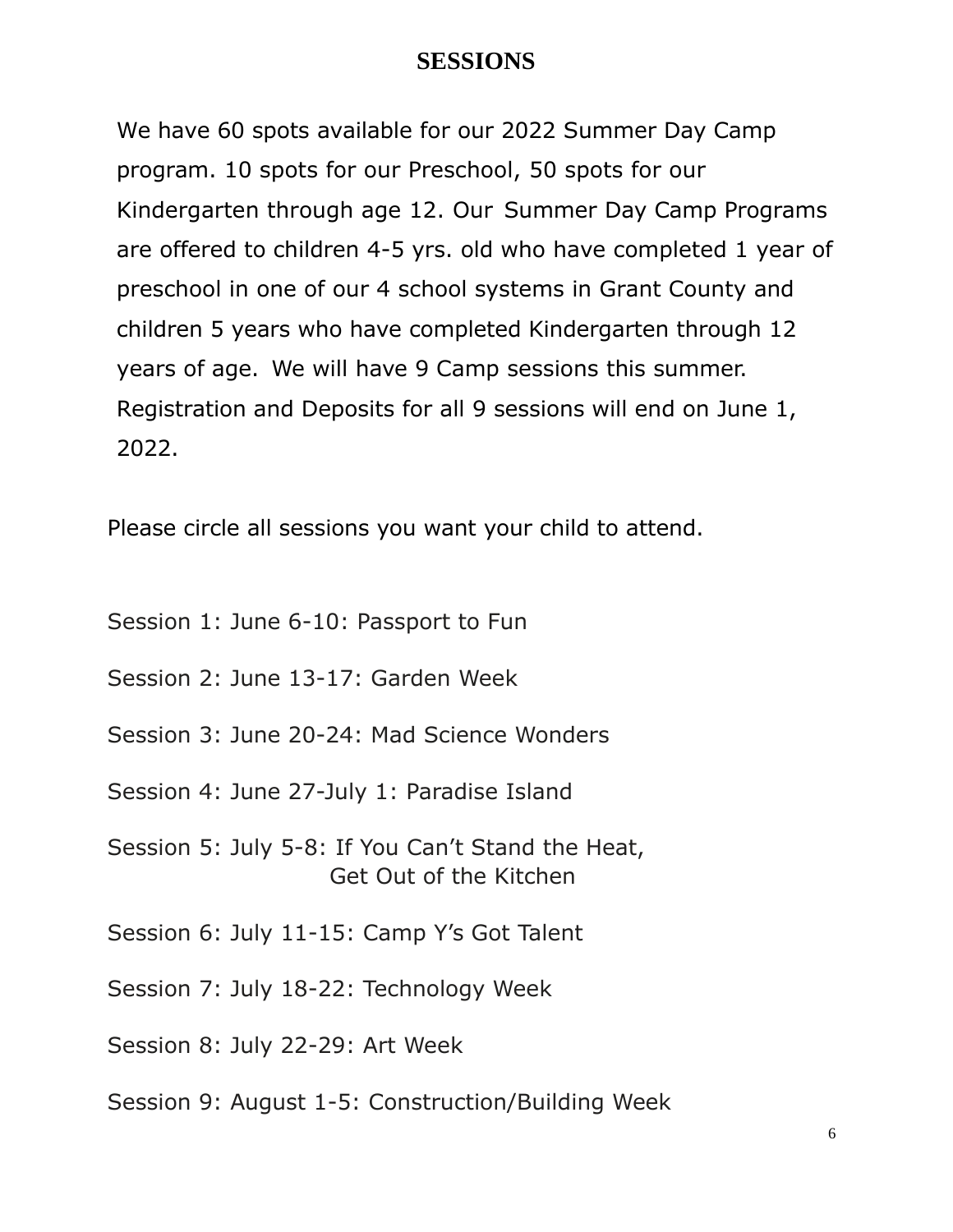# **SESSION FEES**

\$10 deposit per session \$10 deposit per session  $$110$  weekly (1<sup>st</sup> child)  $$150$  weekly (1<sup>st</sup> child)  $$90$  weekly ( $2^{nd}$  child)  $$130$  weekly ( $2^{nd}$  child)

\$80 weekly (each add. child) \$120 weekly (each add. child)

#### **Members: Non-members:**

**PRE & POST-CHILD CARE** will be offered for any child enrolled in our Summer Day Camp Program for an additional fee.

**Pre & Post hours:** 6:30am – 9:00am

4:00pm – 6:00 pm

**Members:** \$25 weekly

**Non-members:** \$35 weekly

- A **NON- REFUNDABLE, NON-TRANSFERABLE** deposit of **\$10 per child, per session** is required at the time of registration to hold your child's spot for that session.
- The remaining balance for each session is due by the close of business on Friday prior to the start of that session, or the deposit will be lost and your child(ren) spot(s) will be forfeited.
- There is **NO** reduction of fees or credit given for days not attended within your session.
- Cancellations must be made a week prior to the start of that session. If you do not cancel a week in advance, you will still be responsible for the remainder of fees/already paid fees will be forfeited for that session. To cancel your session, email the Senior Youth Development Director at **[stephanieh@gcymca.org](mailto:stephanieh@gcymca.org)** Cancellations will not be accepted by staff at check-in or check-out.